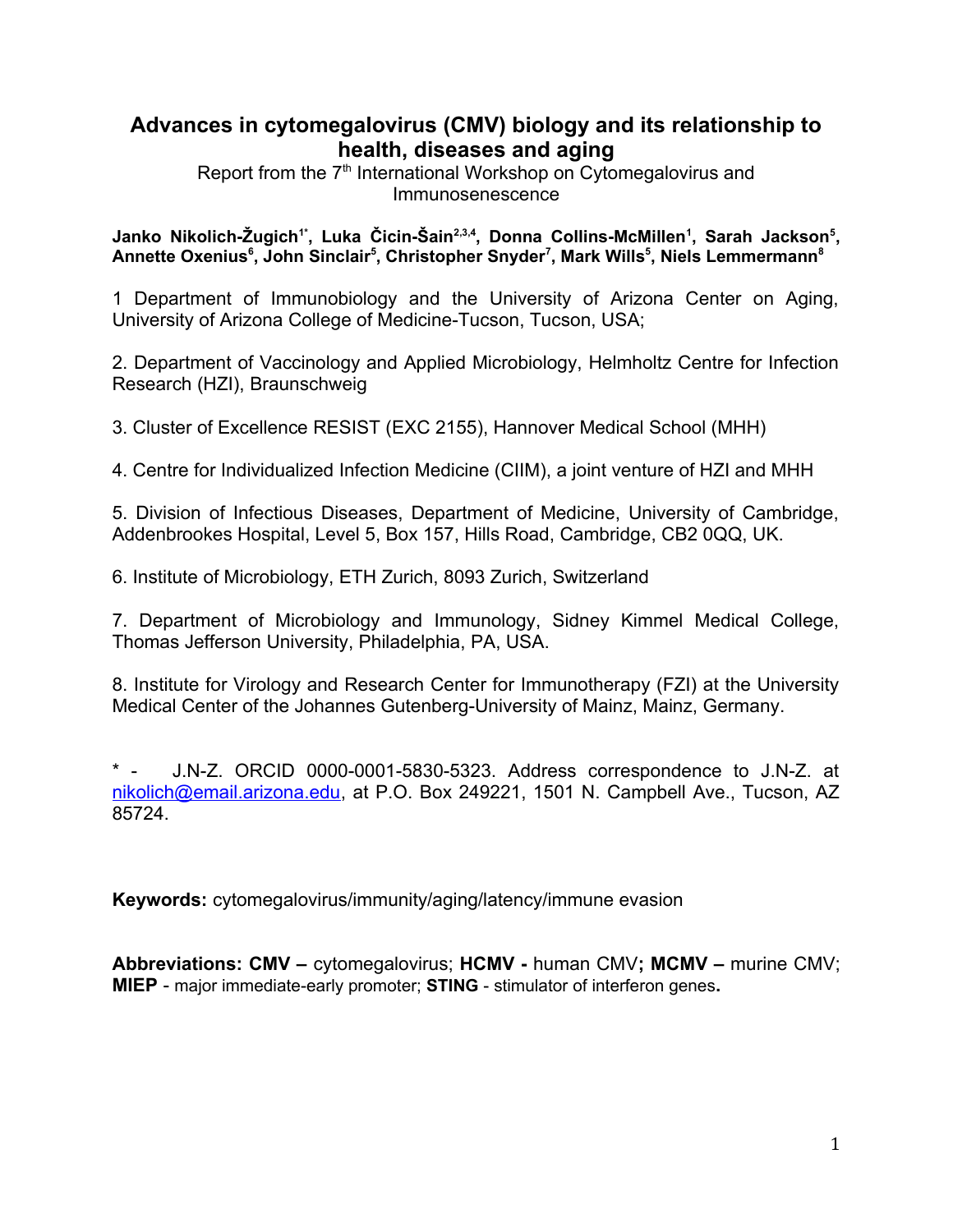# **ABSTRACT**

Cytomegalovirus (CMV) is one of the largest and most ubiquitous latent persistent viruses. Most humans are infected with CMV early in life, and all immunocompetent humans spend several decades living with CMV. In the vast majority of the hosts CMV does not cause manifest disease, and CMV therefore can be considered part of normal aging for 50-90% of the human population worldwide.

Experimental, clinical and epidemiological studies suggest that CMV carriage can have nuanced outcomes, including both potentially harmful and potentially beneficial impacts on the host. We here present a summary of the  $7<sup>th</sup>$  International Workshop on CMV and Immunosenescence, covering various aspects of the interplay between CMV and its mammalian hosts in the context of virus spread, immune evasion, antiviral immunity, as well as the impact on healthspan and aging.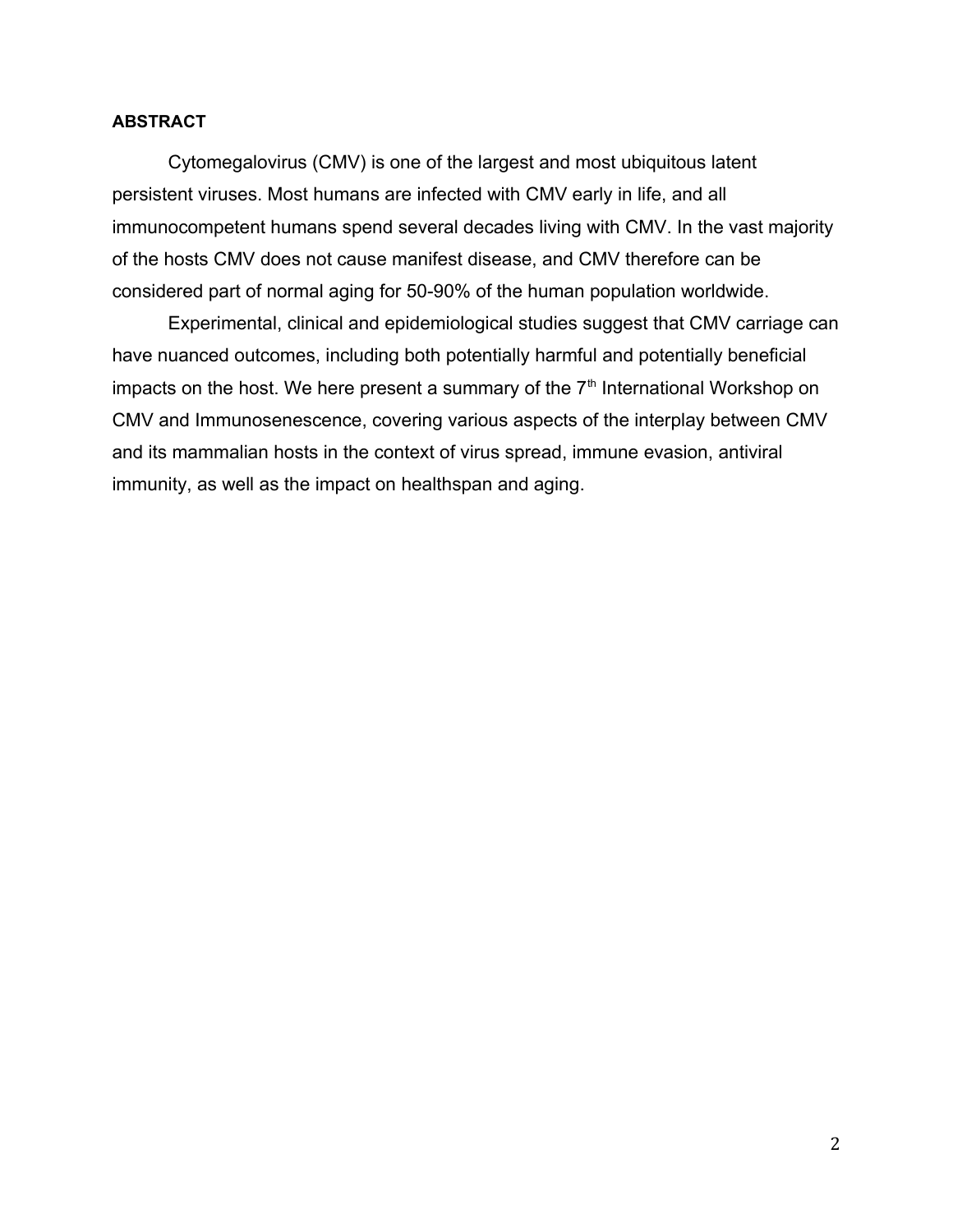### **CMV, immunosenescence and chronic infections**

The impact of persistent and chronic infections on human and animal health has intrigued biomedical scientists and clinicians alike. Amongst them, cytomegalovirus (CMV) has garnered exceptional attention for several reasons. First, it infects large swaths of human population (50 to over 90% of the population, depending on the region). Second, it is compatible with overt health, with the vast majority of immunocompetent infected individuals exhibiting no obvious clinical symptoms of infection, making it thus part of "normative" aging. Third, it has a unique ability to evade host immune defenses, while simultaneously altering the makeup of host's immune system, and some of these changes were found to be particularly pronounced with aging, raising the possibility that CMV may drive a substantial portion of immune aging (summarized in prior meeting reports(Nikolich-Zugich and van Lier 2017; Sansoni et al. 2014)). Fourth, epidemiologically, the virus has been associated with certain chronic diseases, predominantly cardiovascular disease and cancer with aging, although it remains controversial whether this is universally the case for all infected individuals, and why. These and other questions prompted the  $7<sup>th</sup>$  meeting on Immunosenescence Associated with Chronic Infections, devoted dominantly to CMV and its interactions with its hosts. The meeting was held at the Waldthausen Castle near Mainz, November 8-10, 2018. This report represents a synthesis of talks and discussions from the meeting. It is presented in the order of virus:host interaction, rather than the order of presentations, and is meant to be summarizing, rather than exhaustive, highlighting the main advances and unresolved questions. We tried to be inclusive and we apologize if any presentations were omitted for thematic and/or space limitation reasons. We have attributed presentations to both the presenter and the group they were representing, throughout the text (if no attribution, the presenter was the group leader).

### **Progress in understanding CMV latency regulation**

To properly understand the impact of CMV on immunity, aging, health and disease, it is essential to address virus biology, which has been elusive and at times frustrating in the case of CMV. After resolution of acute CMV infection life-long latency is established and maintained at defined organ sites. In this state, active genome replication and production of viral progeny are not detectable even though residual transcriptional activity could be identified in numerous viral gene loci at times of latency, a phenomenon that has been termed "sleepless latency"(Poole and Sinclair 2015). From this state, the virus can sporadically reactivate in response to external stimuli, and viral progeny can shed from the asymptomatic host. The molecular mechanisms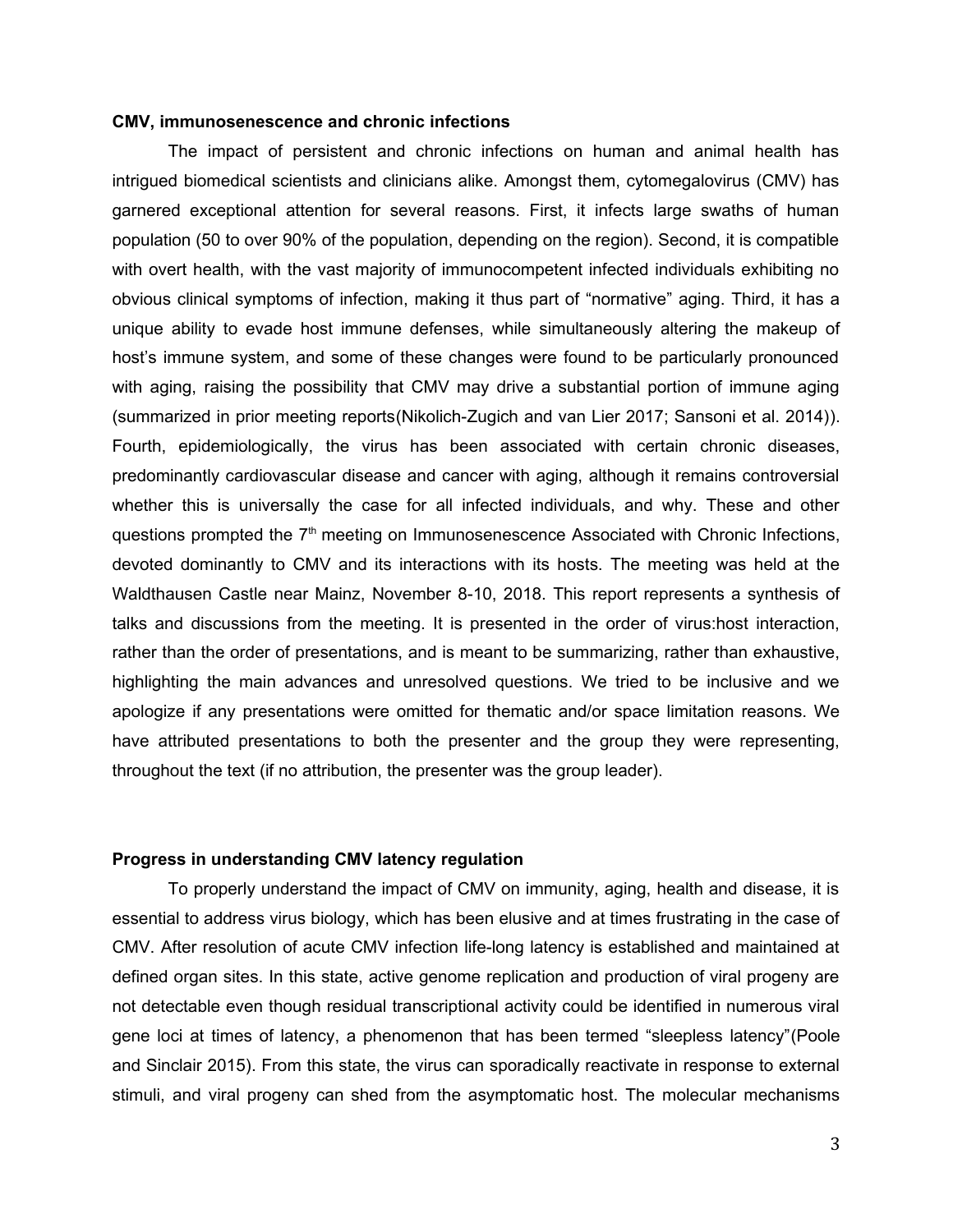used by CMV to establish latency and persist for the lifespan of the host remain poorly understood. Several groups presented recent progress towards understanding how HCMV regulates virus latency and how the sophisticated use of different viral promotors allows the infected cell to pivot between infectious states of latency and reactivation.

US28, a G protein-coupled receptor homologue encoded by HCMV, was recently described as essential for the establishment and maintenance of latency in CD34<sup>+</sup> myeloid progenitor cells(Humby and O'Connor 2015),(Krishna et al. 2017). It has been shown that US28 has multifunctional signaling capacity during lytic infection (reviewed in(Krishna, Wills, and Sinclair 2019)), but during latency its function is not yet clear(Zhu et al. 2018). John Sinclair (Cambridge, UK) presented new data that US28 is essential to prevent lytic infection in experimentally infected CD14<sup>+</sup> monocytes but that it changes its downstream signaling during differentiation of these cells. Notably, US28 activity leads to modulation of a large number of cellular signaling pathways, including the ERK1/2 pathway, which is known to be activated during differentiation of myeloid cells treated with IL-4, GM-CSF, and LPS. Differentiation of infected cells following treatment with IL-4/GM-CSF/LPS led to virus reactivation in a manner which required the 19bp repeat elements within the major immediate-early promoter (MIEP). ERK signaling and IFI16 repression were needed to prevent MIEP activation in undifferentiated monocytes. J. Sinclair also discussed the potential for utilizing proteins expressed during HCMV latency to design novel therapeutics to target virus from either bone marrow or solid organ transplants(Krishna et al. 2017; Krishna, Wills, and Sinclair 2019). Specifically, as CD34<sup>+</sup> progenitor cells in bone marrow were defined as important sites of HCMV latency in humans(Mendelson et al. 1996), it is important to understand the HCMV-specific immune responses in this compartment and whether they differ from those in peripheral organs.

Differentiation of CD34<sup>+</sup> myeloid progenitor cells to CD14<sup>+</sup> monocytes and further to macrophages and dendritic cells plays an important role in CMV replication and dissemination in the periphery. Whereas the secretome of latently infected CD34<sup>+</sup> cells has been shown to recruit suppressive CD4<sup>+</sup> T cells(Mason et al. 2012), <u>Sarah Jackson</u> (M. Wills group, Cambridge, UK) presented evidence that the secretome of latently infected CD14<sup>+</sup> monocytes attracted activating rather than suppressive immune cells, via the chemokine CXCL10. The recruited cells upregulated CXCR3 and were able to induce HCMV reactivation from CD14<sup>+</sup> monocyte by activation of the ERK signaling pathway. This observation is pertinent from the standpoint of aging. Specifically, it is well established that there is an increase in inflammation with aging, including inflammatory cytokines IL-6, TNFα and IL-1β(Franceschi and Campisi 2014), such that there might be a link between the inflammatory environment, activated T cells and induction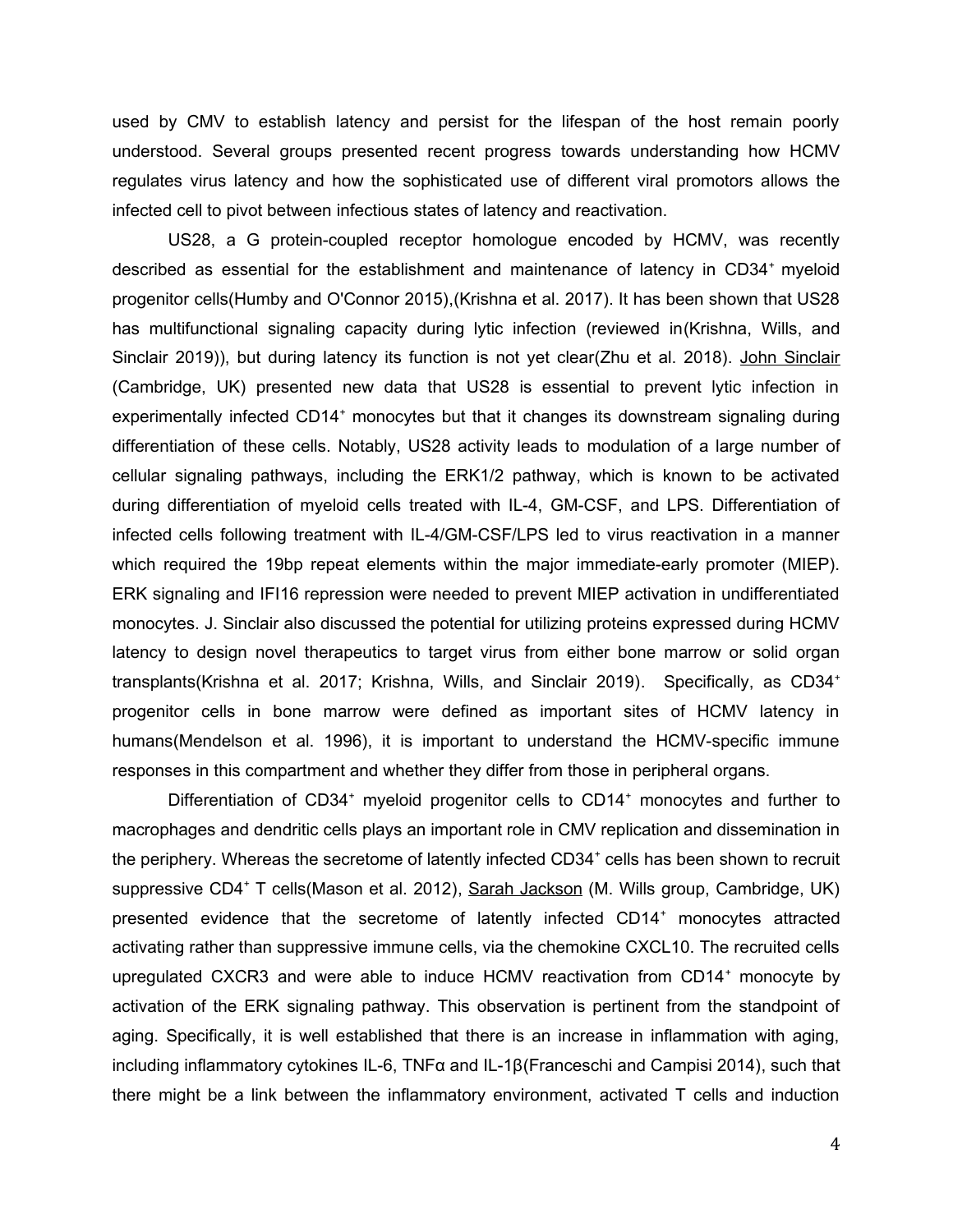CMV reactivation in older people, leading to low level viremia, which has been observed in older people(Stowe et al. 2007; Furui et al. 2013).

A hallmark of HCMV latency in myeloid cells is suppression of immediate early (IE) gene expression whilst the viral genome is maintained. During productive infection, the viral replication cycle is initiated by activation of the MIEP(Stinski and Isomura 2008). Its activity regulates transcription of the immediate-early (IE) genes IE1 and IE2, which influence the cellular environment for replication and transactivate the downstream early genes of the replication cycle. The MIEP is epigenetically silenced in myeloid cells, resulting in repressive marks on the histones associated with the MIEP – and this is critical for latency in this cell type. The repressive chromatin state at the MIEP is mediated by a number of cellular and viral factors. New insights into the switch from latency to reactivation and the complex regulatory structure within the HCMV major immediate-early (MIE) gene locus were presented by Donna Collins-McMillen (F. Goodrum laboratory,Tucson, AZ, USA)(Collins-McMillen et al. 2019). New viral promotor sequences were identified within intron A of the MIE locus which were not required for productive infection in fibroblasts but seemed to dominate MIE promotor activity during viral reactivation after monocyte differentiation. Transcripts encoding the IE proteins within hematopoietic cells were derived from these alternative promoters and were potently induced when cellular differentiation and viral reactivation were triggered by treatment with phorbol esters in THP-1 monocytic cells. By contrast, MIEP-derived transcripts were detected only sporadically and at low levels, if at all. The intronic promoter regions were important for efficient IE protein expression following differentiation and reactivation in THP-1 cells and were required for efficient reactivation in CD34<sup>+</sup> hematopoietic progenitor cells when reactivation was triggered by stimulation with IL-6, G-CSF, GM-CSF. Although these results do not preclude involvement of the MIEP in reactivation from latency, they demonstrate a mechanism to reinitiate MIE transcription from the latent genome in cells where the MIEP is silenced. Taken together, these findings suggest that the molecular requirements of HCMV reactivation following different stimuli merit further investigation. It is of interest to determine how transcription factor binding sites distal to the intonic promoters, and therefore attributed to control of the MIEP, might affect activation of the intonic promoters

Thomas Stamminger (Ulm, Germany) presented data suggesting that HCMV US27 also may be a molecular switch utilized by HCMV. The presented data indicate that US27 could activate NF-κB under certain conditions in the cell and that certain cellular proteins regulated this function. In the absence of cellular regulation, US27 activation of NF-κB resulted in the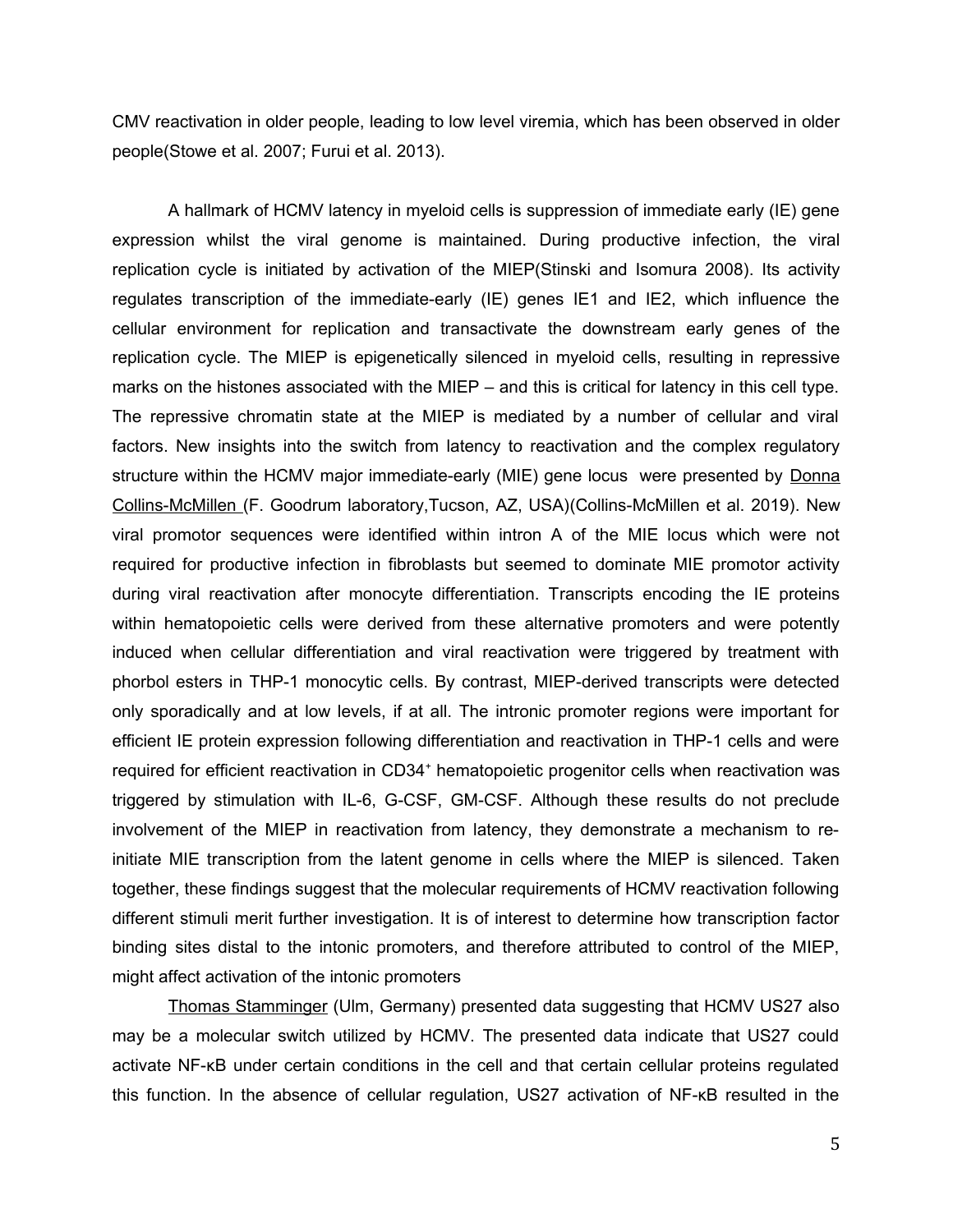production of chemokines and cytokines from the infected cell, which might foster viral dissemination.

### **Advances in Understanding Immune Evasion by CMV**

CMV employs a complex array of immune evasion mechanisms, which manipulate many immune processes and cell signaling pathways. It is becoming apparent how finely tuned these viral mechanisms are, allowing CMV to avoid some, but not all immune pathways, or acting as molecular switches that "sense" the cellular environment. Multiple investigators described ongoing work dissecting CMV's immune evasion mechanisms and the ability of the immune system to control the virus, and the phrase "it's a complicated virus" was heard multiple times in these sessions.

Some of CMV's complexity was illustrated by work showing the varied array of targets and mechanisms employed by individual CMV proteins. Anne Halenius (Freiburg, Germany) presented data defining two different molecular mechanisms used by HCMV US11 to disrupt expression of HLA-A subfamilies A2 and A3 molecules. Remarkably, these mechanisms involved two different domains of US11 with two different target sites on HLA-A\*02 and HLA-A\*03 molecules, illustrating one way that HCMV tackles the diversity of MHC molecules that are present in the human population. Elena Muscolino (Wolfram Brune laboratory, Hamburg, Germany) described a 2-step mechanism by which MCMV M45 induces the destruction of both RIPK1 and NEMO to block cell death and NF-κB activation, respectively. Most interestingly, M45 used a novel strategy that employed autophagy and some data was presented that a similar strategy may be used by other herpesviruses as well. Finally, Melanie Brinkmann (Braunschweig, Germany) presented data indicating that HCMV's UL35 and MCMV's M35 utilize different molecular mechanisms to block interferon (IFN) production. Her data further indicated that MCMV m152 blocks IFN production after stimulator of interferon genes (STING) activation, but without limiting STING activation of NF-κB(Stempel et al. 2019)). MCMV m152 is better known as an antagonist of cellular MHC-I and retinoic acid-inducible-1 (RAE-1) protein, indicating that this single protein has control over the production of Type I IFN and activation of NF-κB upon infection, as well as the activation of NK cells and T cell recognition of infected cells.

There was also a discussion of how CMV may target restriction factors known to be targeted by other viruses. Renate König (Langen, Germany) described the function of cellular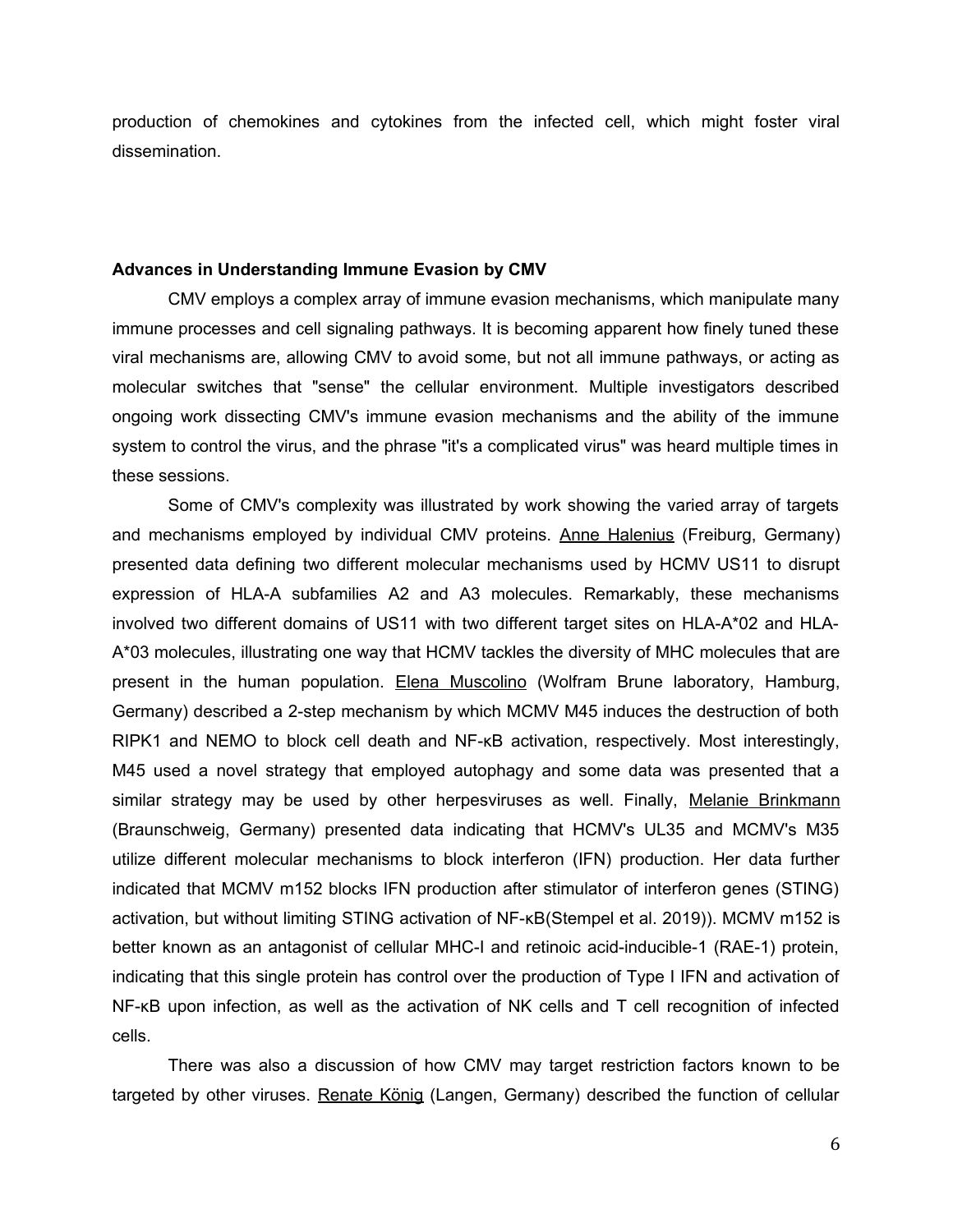SAMHD1, which is a known restriction factor for HIV. Most of the described work detailed the mechanisms of SAMHD1 inhibition of HIV and the role of phosphorylation in regulating SAMHD1 function. However, SAMHD1 has also been described to restrict the replication of DNA viruses and evidence was presented that HCMV UL97 may phosphorylate SAMHD1, thereby similarly inhibiting its function(Kim et al. 2019).

Finally, data was presented on the virus' ability to avoid or shape the immune response to allow dissemination and persistence. Christopher Snyder (Philadelphia, USA) presented work indicating that evasion from T cells and NK cells protected MCMV during dissemination in hematopoietic cells after intranasal infection. These data argued that viral evasion of T cell responses was critical for viral fitness early in infection as the virus moved from sites of entry to sites of shedding. Rafaela Holtappels (Mainz, Germany) showed evidence that MCMV infection induced MCMV-specific T cells with regulatory function that could suppress the proliferation of other T cell populations. Her work may suggest that these regulatory T cells limit the efficacy of anti-viral T cell responses, possibly promoting viral persistence. Mark Wills (Cambridge, UK) showed evidence that T cells responding to latency-associated HCMV antigens are more likely to produce IL-10 rather than IFN-γ(Jackson, Redeker, et al. 2017; Jackson, Sedikides, et al. 2017). These results may suggest that HCMV promotes a fundamentally different type of immune response during latency, one that is less capable of clearing the infected cells from the host. Finally, as mentioned above,

Together, these studies highlighted both the specificity and breadth of CMV's immune evasion mechanisms, as well as the subtlety of viral immune manipulation. While the presented data represent a significant step forward in our understanding of this complex virus, they also alert us to the enormous diversity of mechanisms employed by CMV to antagonize host immune responses and the intricacy of outcomes after immune recognition of infected cells. Future work will need to both broaden and deepen our understanding of this complicated virus, including investigations of the networks of interactions and the functions of specific viral proteins over time and how they promote viral growth or latency and/or shape the immune response to allow viral persistence.

### **Health relevance of CMV: a good or a bad actor?**

The impact of CMV infection on the memory T cell compartment and NK cells is most apparent in cases of co-morbidity. While in many of these incidences, infection with CMV may be co-incidental to the presence of disease, it cannot be out of hand excluded that the presence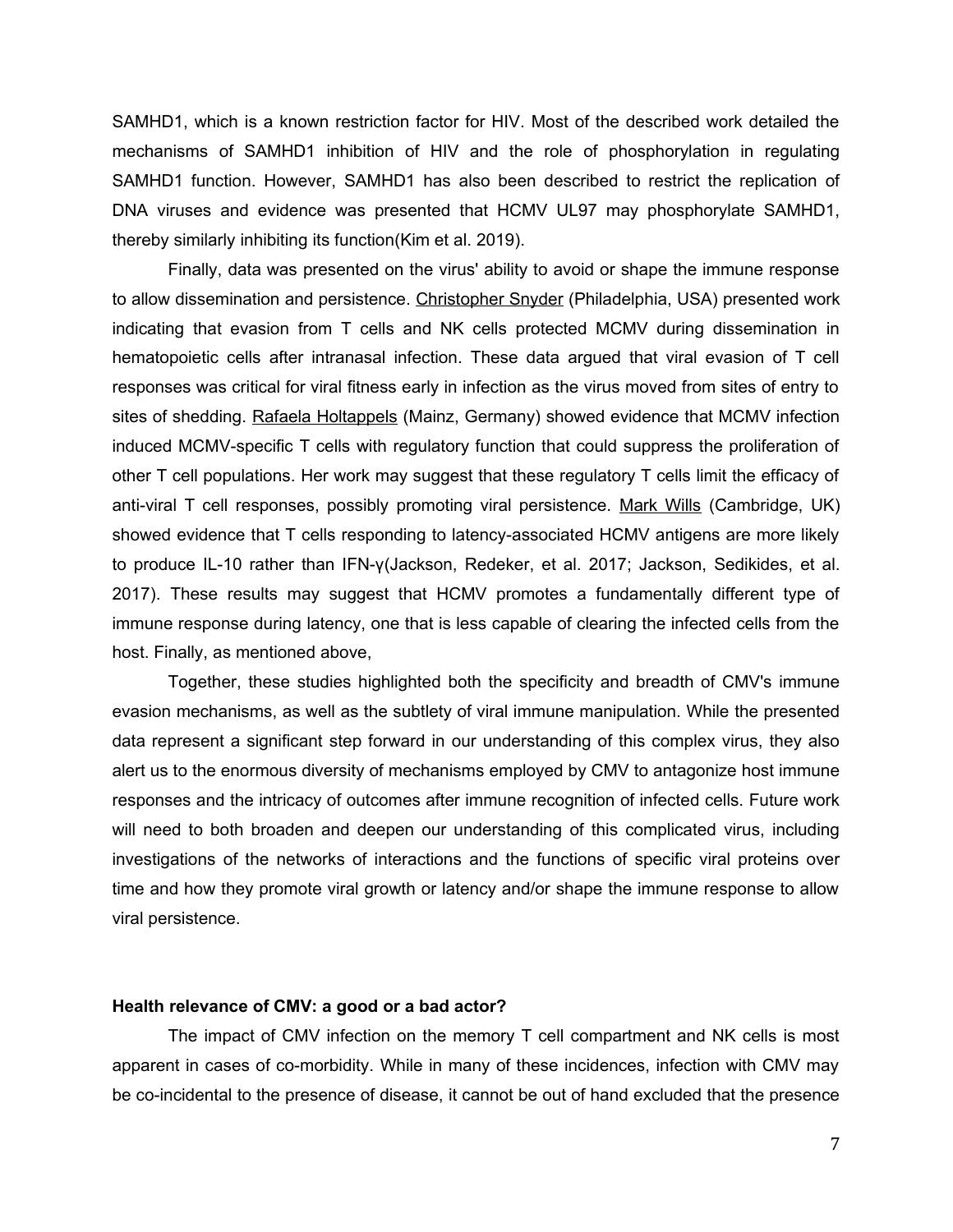of the virus and the effects it has on the immune memory compartment may exacerbate the primary disease. Evidence from large population studies in both Europe and the USA points to an association of CMV sero-positivity with increased morbidity and mortality from cardiovascular diseases,(Savva et al. 2013),(Simanek et al. 2011; Pachnio 2016; Olson et al. 2013; Firth et al. 2016),(Martin-Ruiz et al. 2020). The impact of CMV infection on cardiovascular and related diseases in human studies was discussed by Paul Moss (Birmingham, UK), who described an association between CMV infection, CMV specific T cells and detrimental changes to the cardiovascular system. Specifically, he recapped his group's results that CMV specific CD4<sup>+</sup> T cells express molecules that target vascular endothelium(Pachnio 2016), that CMV infection is associated with increased systolic blood pressure in the elderly(Firth et al. 2016), and that the expansion of cytotoxic CD4<sup>+</sup> T cells in CMV infection is associated with increased arterial stiffness in patients with auto-immune anti-neutrophil Cytoplasmic Antibody (ANCA)(Chanouzas et al. 2018). The impact of CMV infection on other diseases was also explored by Yen-Ling Chiu (Taipei, Taiwan) describing the effect of CMV infection on impaired immune responses in a cohort of End Stage Renal Disease (ESRD) patients in Taiwan. The study found that the majority of these patients and healthy controls were CMV sero-positive, but despite this there were several measures of aging-associated changes in both the adaptive and innate immune responses that were aggravated in the ESRD patients and these were also associated with cardiovascular disease complications(Chiu et al. 2018). Frailty is another age-related condition that has been negatively associated with CMV infection(Araujo Carvalho et al. 2018), and the association of CMV with frailty in a long running US AIDS patient cohort was presented by Sean Leng (Baltimore, USA). This study has shown that CMV-specific T cell responses correlate with chronic immune activation in both HIV uninfected and infected men(Margolick et al. 2018).

CMV infection and reactivation also appears to exert an influence on the ability of patients to mount adequate responses to other infections, both bacterial and viral. It has been noted that critically ill patients in intensive care units often reactivate CMV, and this results in increased ventilation times and sometimes increased mortality rates(Kalil and Florescu 2011). Charles Cook (Boston, USA) presented an overview of the role CMV reactivation plays in aggravating disease in sepsis patients, presenting data from a murine model of sepsis which allows comparison with healthy controls(Mansfield et al. 2016). The work presented showed that the lungs were an important site for CMV reactivation in these patients and that the presence of the virus alters the immune microenvironment, including changes to T cells and neutrophils in particular. A number of studies have investigated the effect of CMV co-infection on responses to influenza vaccination and natural infection with conflicting results. Debbie van Baarle (Bilthoven,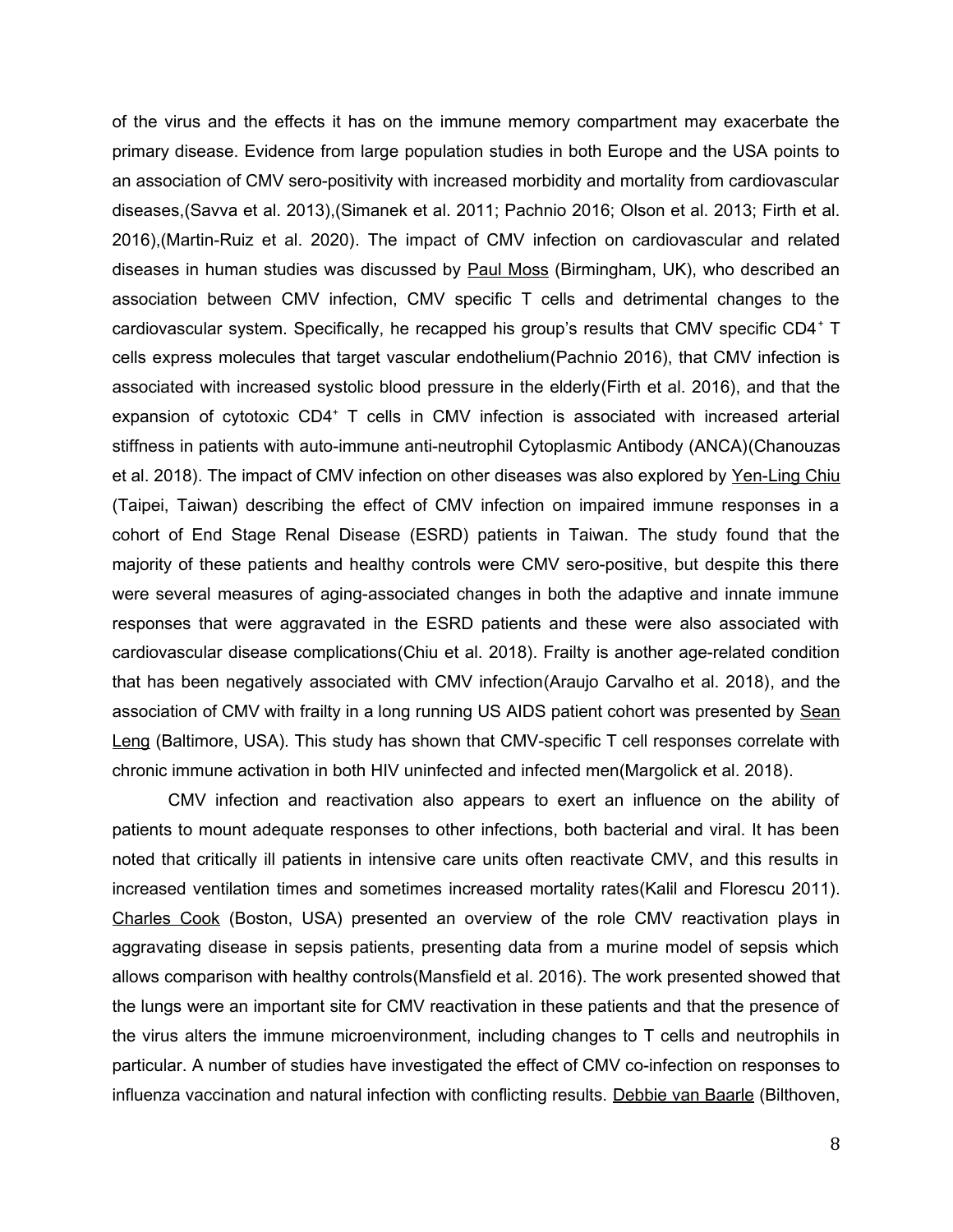the Netherlands) presented work looking at the responses to the pandemic influenza vaccine delivered in 2009, to investigate the effect of CMV on a de novo vaccine responses in the absence of pre-existing immunity. The results showed that CMV infection did not have an impact on the quality of the influenza-vaccine response(van den Berg et al. 2018). Also discussed was the effect of natural influenza infection in the elderly, who were CMV seropositive – while these individuals did have alterations in the total T cell pool, this did not appear to impair the T cell response to the influenza virus infection. Josien Lanfermeijer (D. van Baarle group, Bilthoven, the Netherlands) presented work from the same group looking at the effect of CMV on influenza specific CD8<sup>+</sup> T cells (Identified using HLA-A2 restricted Influenza epitope GIL), in CMV sero-positive individuals. The results showed that the percentage of GIL<sup>+</sup> CD8<sup>+</sup> T cells (i.e. specific for influenza) decreased with age and the number of donors with nondetectable GIL<sup>+</sup> CD8<sup>+</sup> T cells also increased with age, an effect that was not observed in CMV sero-negative individuals in the study. The concept of the effect of "baseline immunity" on influenza responses, including the influence that CMV sero-positivity had on this baseline, along with interactions with an individual's genetics was discussed by Aisha Souquette (P. Thomas lab, Nashville, USA). She suggested that herpesviruses and host genetics can independently and interactively affect baseline immunity. Exploring the effect of CMV infection on "baseline responses", Sara van den Berg (D. van Baarle lab, Bilthoven, the Netherlands) examined the effect of CMV infection on the remaining non-CMV specific T cell pool in the healthy old subjects. She reported that CMV-specific T cells alone do not explain the observed increase in highly differentiated CD57<sup>+</sup> and KLRG-1<sup>+</sup> T cells in the total T cell population from CMV seropositive elderly compared to those that were CMV sero-negative, suggesting a degree of bystander activation.

The critical role of CMV infection and reactivation in transplantation settings leading to morbidity and mortality has long been established. Miguel Lopez-Botet (Barcelona, Spain) discussed the potentially protective effect of pre-existing NKG2C<sup>+</sup> NK cells, which are expanded by CMV infection (both primary and reactivating), in kidney transplantation, the results suggesting that pre-transplant NKG2C<sup>+</sup> NK cell expansions were associated with reduced viremia post-transplant(Redondo-Pachon et al. 2017). Within the murine model of congenital CMV, Ilija Brizić (S. Jonjić lab, Rijeka, Croatia), presented data suggesting that NK cell generation in the bone marrow is impaired by CMV infection. In the context of ageing and human infection, Luca Pangrazzi (B. Grubeck-Loebenstein group, Innsbruck, Austria), showed that in bone marrow samples obtained from hip replacement operations of CMV sero-positive individuals, there is an increased expression of pro-inflammatory molecules and an increased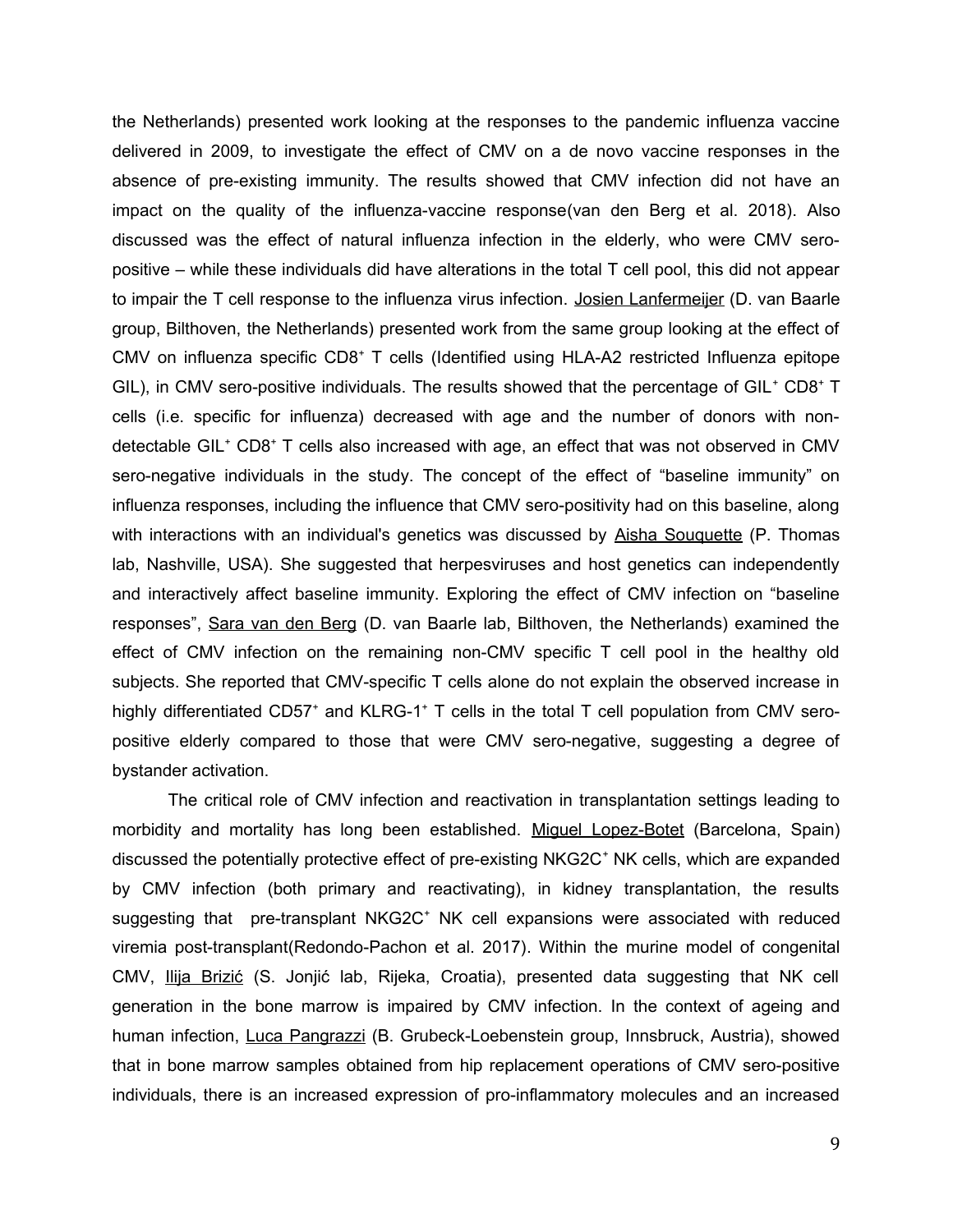proportion of pro-inflammatory T cells(Pangrazzi, Meryk, et al. 2017; Pangrazzi, Naismith, et al. 2017). Meanwhile, Nico Contreras (J. Nikolich-Žugich lab, Tucson, USA) presented data that CMV infects murine adipose tissue (potentially for life), and that this is accompanied by a lifelong accumulation of activated virus-specific resident memory CD8<sup>+</sup> T cells and by subclinical metabolic dysregulation at the level of glucose elevation and reduced insulin sensitivity(Contreras et al. 2019).

By contrast to these clear functions of CMV as a pathogen, stand the results from Janko Nikolich-Zugich (Tucson, USA), with evidence that latent MCMV infection broadens the TCR clonality of CD8<sup>+</sup> T cell responses to listeria challenge (Smithey et al. 2018), continuing on the theme of the prior meeting in this series(Nikolich-Zugich and van Lier 2017; Sansoni et al. 2014) that CMV seems to exercise great care to help its host survive, if not thrive, to ensure prolonged viral life within itself. Finally, **Edward Mocarski** (Atlanta, USA) discussed the impact of CMVmediated block in apoptosis and necroptosis via different pathways that almost always involve IE genes(Feng et al. 2019). He concluded that while the benefits for the virus are great, the benefits for the host are also substantial, typically with improved survival in the face of potentially lethal insults such as LPS and TNF shock.

### **Memory Inflation and anti-CMV T cell responses**

Memory inflation is a hallmark of CMV infection and, at least in mice (situation may be more nuanced in humans), is characterized by an age-related accrual of antigen specific cells responding to defined immunodominant viral epitopes that maintain a terminally differentiated CD8<sup>+</sup> T cell phenotype over prolonged periods of time. The speakers focused on several inconsistencies in the published literature and offered hypotheses to explain the counterintuitive observations from their own work or those of their colleagues.

As already discussed, M. Wills pointed out that several CD8 T cell responses target CMV epitopes expressed during virus latency in myeloid cells (e.g. LUNA, UL138, US28), rather than epitopes from lytic genes (e.g. pp65, IE1, IE2, gB). This is unexpected, because immune targeting of latently expressed genes should offer little respite to CMV and chase the virus from the organism, yet this is (obviously) not consistent with clinical and experimental observations of CMV persistence in the host. This conundrum might be resolved in light of the Wills group data showing that CD8<sup>+</sup> T cells targeting lytic HCMV genes respond predominantly by IFNγ, whereas those that target the latent epitopes show a robust increase in IL-10 secretion (Jackson, Sedikides, et al. 2017). Hence, an immunosuppressive response to antigens derived from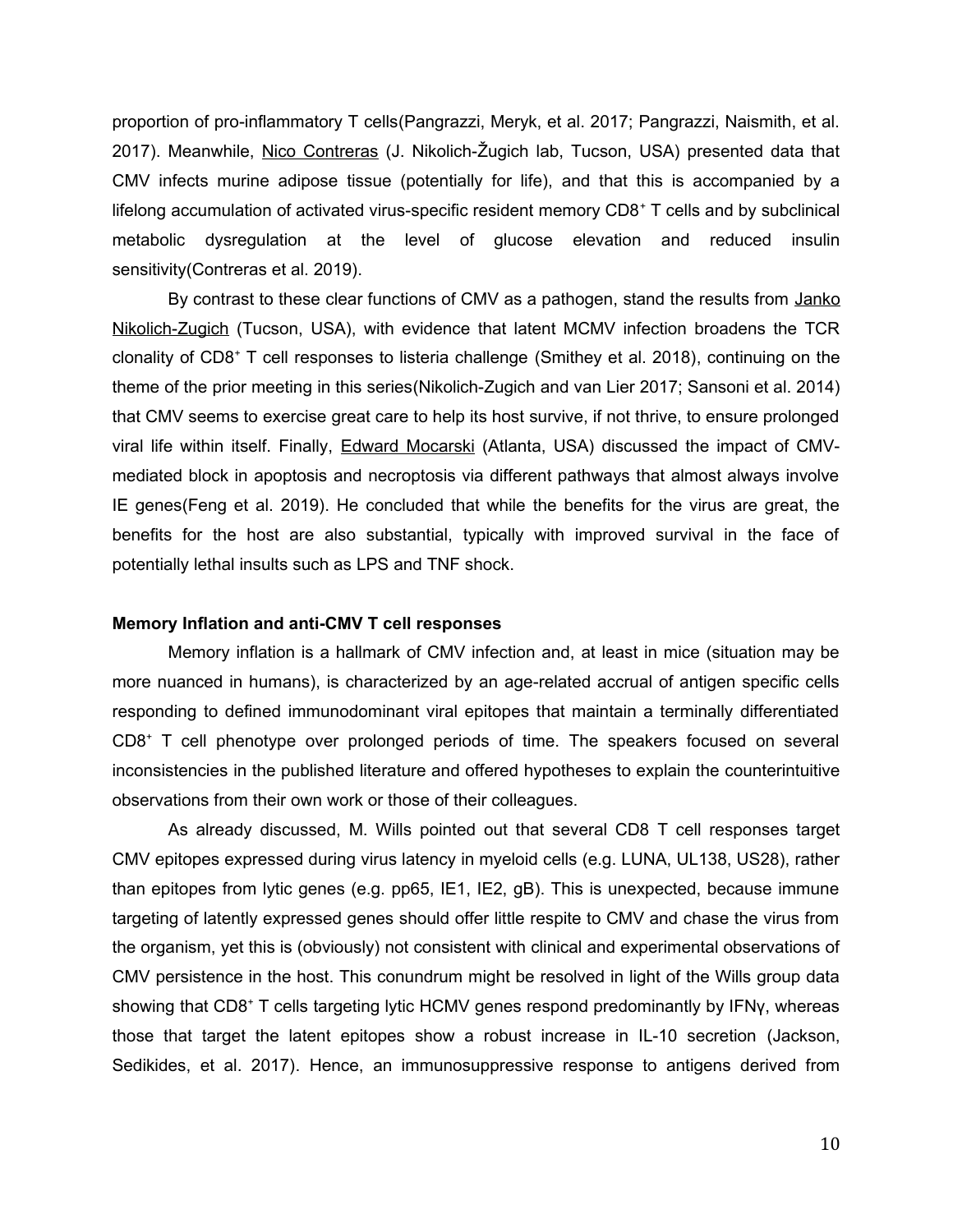latency-associated CMV genes would be consistent with virus maintenance, in the face of robust and inflationary CD8 responses.

There is clear evidence that memory inflation in mice is driven by MCMV-derived antigen expression in non-hematopoietic cells (Torti et al. 2011; Seckert et al. 2011). Where exactly this antigen exposure takes place is still ill defined (Torti et al. 2011; Smith, Turula, and Snyder 2014), but there is evidence that central memory cells specific for inflationary CMV epitopes respond to such antigen encounter on non-hematopoietic cells by clonal expansion and differentiation into effector memory cells. In support of this hypothesis, Annette Oxenius (Zurich, Switzerland) showed that the inflationary pool of MCMV-specific CD8 T cells in peripheral tissues (e.g. lung) is stable in size and phenotype, yet undergoes a dynamic process of replenishment, as the half-life of this pool of peripheral inflationary CD8<sup>+</sup> T cells is  $\sim$  10-12 weeks (Baumann et al. 2018; Snyder et al. 2008). This relatively long half-life of effector-like inflationary CD8<sup>+</sup> T cells is promoted by IL-15 signaling in peripheral tissues – mainly provided by non-hematopoietic cells in lung tissue (Baumann et al. 2018). So, what defines the size of the inflationary pool of MCMV-specific CD8<sup>+</sup> T cells (in presence of a defined latent viral load)? The size of established MCMV-specific memory precursor cells early after infection proved to correlate directly with the ensuing magnitude of the inflationary pool in peripheral tissues. Finally, Oxenius addressed the question whether there are anatomical and functional differences between inflationary CD8<sup>+</sup> T cells and tissue-resident (T<sub>RM</sub>) CD8<sup>+</sup> T cells in providing protection against a peripheral viral challenge. Based on the presented data it seems that both populations of memory CD8<sup>+</sup> T cells are equally able to provide protection against local viral rechallenge, despite their different pre-challenge anatomical locations and despite different strategies of responding to the re-challenge, with  $T<sub>RM</sub>$  cells responding by local proliferation and redistribution and inflationary CD8<sup>+</sup> T cells mainly responding by local redistribution.

Ramon Arens (Leiden, the Netherlands) showed that in experimental MCMV infection, the size of the virus inoculum determines and predicts the magnitude of inflationary T cell responses. While low inoculum infection resulted in poor and weaker CD8<sup>+</sup> T cell responses and inflation, high inoculum infection drove a stronger response of T cells that exhibited a more differentiated phenotype (Redeker, Welten, and Arens 2014). Previous experiments in latently infected mice showed no effect of latent MCMV infection on survival after challenge with West-Nile, influenza or VSV virus, and a relative decrease in the percentage of responding CD8<sup>+</sup> T cells, but no decrease in their absolute counts (Marandu et al. 2015). This is interesting in light of the already mentioned data from Nikolich-Zugich (Tucson, USA) on the broadening of TCR repertoire specificities of CD8<sup>+</sup> T cell responses to listeria challenge (Smithey et al. 2018). On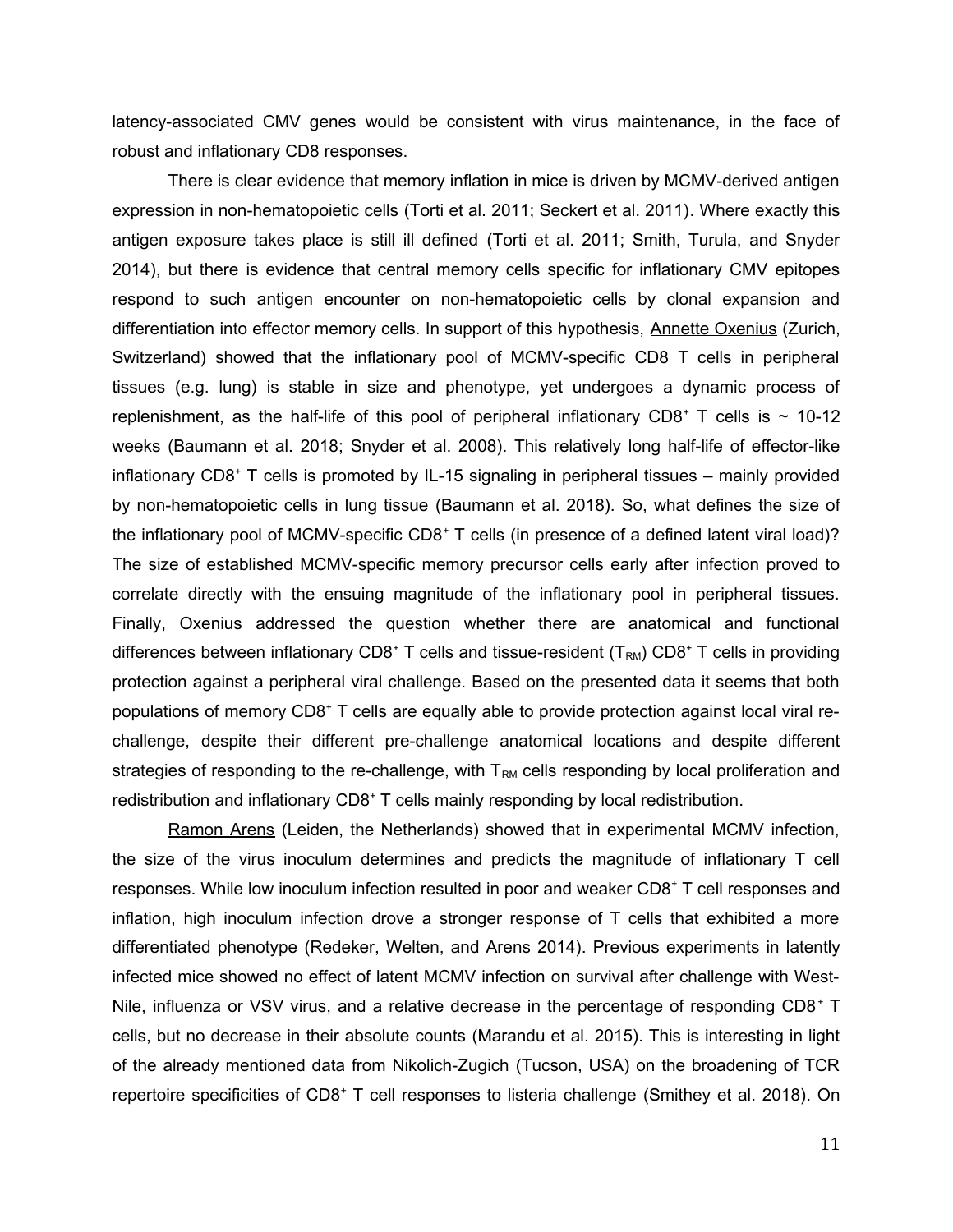the other hand, LCMV challenge of latently infected mice resulted an absolute decrease in CD8<sup>+</sup> T cell responses and an increase in virus titers (Mekker et al. 2012). R. Arens further showed that an early challenge of latently infected mice with LCMV results in an increase in  $CD8<sup>+</sup>$  T cell responses and improved control of the virus, whereas a long-term latency followed by an LCMV challenge in very old mice resulted in poor immune responses and control, but only if the initial MCMV inoculum was high. Mice that were infected with less than  $10<sup>5</sup>$  PFU of MCMV were essentially indistinguishable from non-infected controls (Redeker et al. 2018). Therefore, he argued that not all CMV infections are created equal, because a robust infection, causing a robust latent load (Reddehase et al. 1994), may also contribute to immune deterioration late in life.

Luka Čičin-Šain (Braunschweig, Germany) stirred the pot by claiming that memory inflation is a misnomer. He clarified that inflation does not affect specifically the memory compartment, but rather the pool of terminally differentiated effector cells. Moreover, he showed how even this compartment does not expand slowly over time, but rather spikes in size rapidly upon infection and is maintained at elevated levels for the life of the latently infected host (Cicin-Sain et al. 2012). The kinetics of CD8<sup>+</sup> T cell responses to inflationary epitopes is different, because it accrues slowly over time. This difference in kinetics therefore necessarily reflects focusing of the immune response towards T cell populations with higher TCR avidity for epitopes expressed by robust promoters that outcompete the less efficient ones (Farrington et al. 2013; Dekhtiarenko et al. 2013; Borkner et al. 2017). This is also consistent with the unpublished data shown by A. Oxenius, who pointed out that high avidity TCRs expand more promptly in conditions of memory inflation. Therefore, the avidity of pMHC-TCR binding, as well as promoter dominance in generating MHC-binding epitopes are the two likely selection criteria that define the winners of memory inflation, both on the side of viral antigens and on the side of host T cell clones.

### **Time of infection and its physiological relevance**

Stipan Jonjić (Rijeka, Croatia) presented interesting data on congenital MCMV infection and viral spread into the brain. He showed that NK cells are the source of brain IFN-*γ ,*which in turn was the cause of cerebellar developmental abnormalities, whereas CD8<sup>+</sup> T cells were protective and established brain residency(Brizic et al. 2019). Leonore Pereira (San Francisco, USA) addressed human CMV infection during pregnancy(Pereira 2018). There is 20-40% fetal transmission, of which 5-10% is symptomatic. Of symptomatic cases, 20% are stillborn, and 50- 80% display developmental anomalies. HCMV replicates in the decidua (presumably in fetal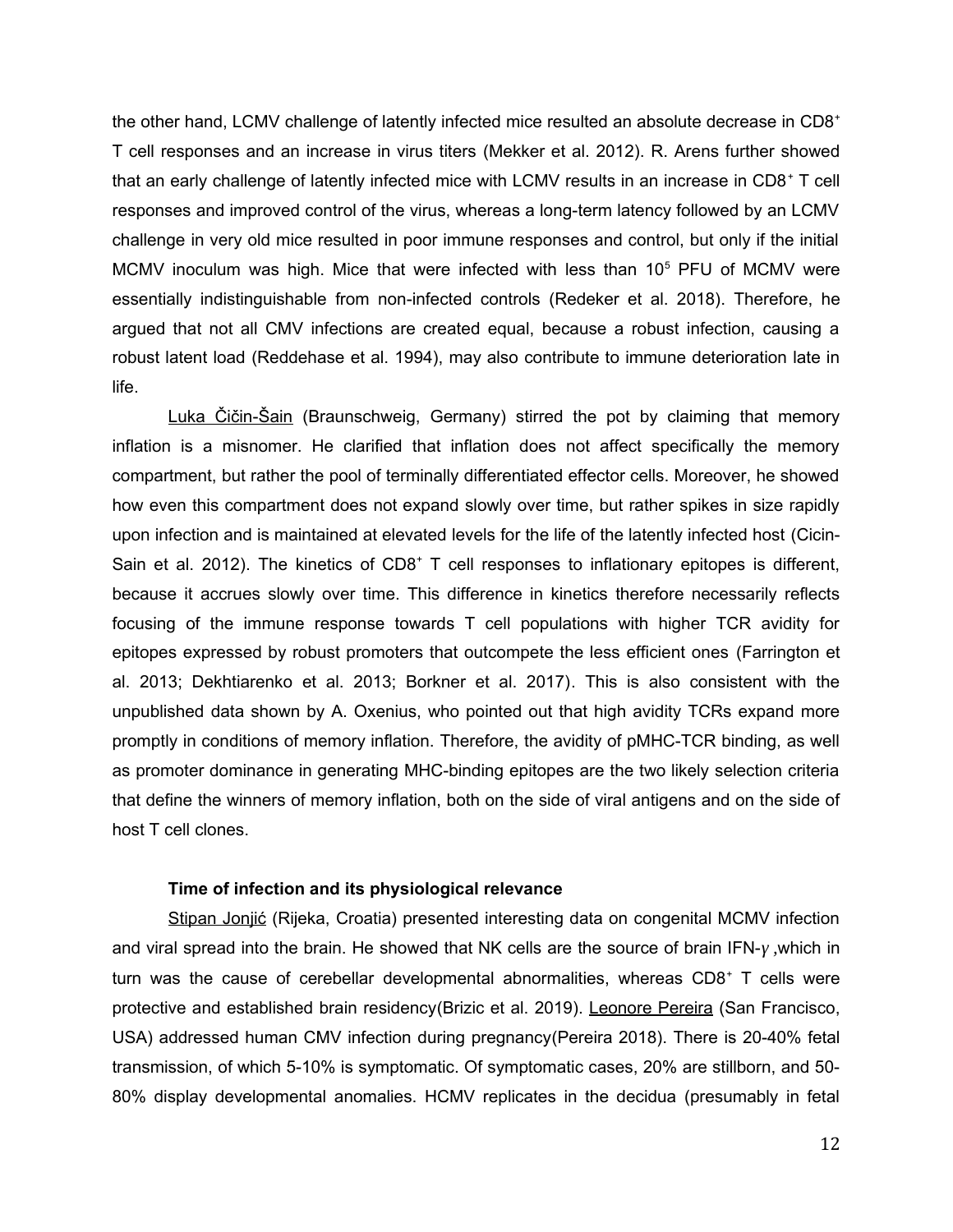macrophages and DC that infiltrate the trophoblast). About one third of all placentas contained both HCMV and bacteria, and another 5-6% had HCMV and HSV. CMV reactivation in the placenta was seen with coinfection, including with the zika virus, and neutralizing Ab may be able to block infection, with FcR and ADCC being implicated as effector mechanisms. Stuart Adler (Richmond, USA) presented a review of older data from several laboratories (Reddehase, Arvin, and his own). He concluded that recurrence is a stochastic, focal event and discussed the age at which humans acquire CMV. He concluded that most humans acquire CMV by 2-5 yr of age and that population density matters. These presentations, and the one by C. Snyder discussed above, prompted discussion both at the session and at the round table on what is the most relevant time, dose and infection route we should use in mice to best mimic natural human infection.

# **Remaining questions**

Every meeting of this type is marked by new and exciting advances, as well as with frustrations that CMV has been able to sometimes evade even the most basic understanding of its biology, particularly on the quantitative side. At the conference round table, the following advances and considerations emerged:

# New and Exciting information:

- (i) Antigenic load and localization are critical determinant of the CMV footprint on the immune system in mice. Getting a handle on the same issue in humans remains elusive.
- (ii) CMV seems to be able to change evasion strategies depending on the route of infection.

# Information that changes existing paradigms/beliefs:

(i) CMV status in the elderly really does not seem to impact responses to vaccination. Together with the increasing evidence of beneficial impact of CMV upon immunity, this suggests that CMV does not have a clear and measurable negative immune senescence impact.

# Still not known/clear

(i) Natural (low dose infection in childhood) infection is generally not well approximated in laboratory models (young adult infection with high dose, often via a nonphysiological route). Related to this, we lack understanding of the viral / host factors that limit fast control of CMV infection in nasal mucosa and salivary gland.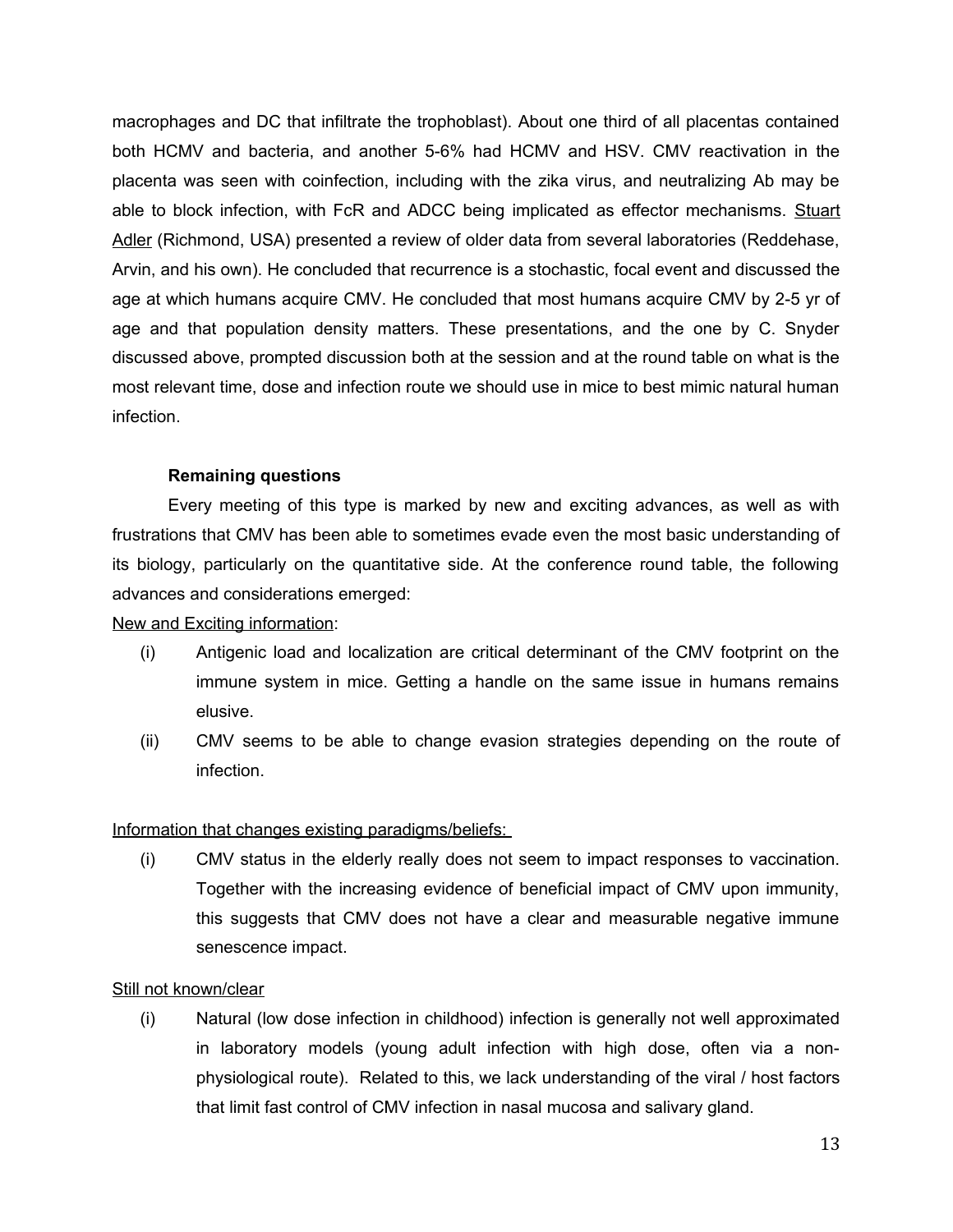- (ii) What is the interaction between CMV and cardiovascular diseases (etiology) in humans and why is this not apparent in mice? How do we prove CMV relevance in this case?
- (iii) Which cells drive memory inflation (MI) in humans and mice? Are there preferred MI epitopes in humans that drive it? A cautionary point was made with regard to measures for MI - physical methods (tetramer) vs. functional assays can give different answers.
- (iv) Do we really look to the right cell type, when we analyze CD34<sup>+</sup> cells in cell culture as state-of-the-art model for latency?
- (v) What does the profile of HCMV shedding look like in healthy age-profiled humans? Viremia is almost never detected, saliva/urine shedding was reported, but is it of clinical utility in different patient populations? What happens in individuals with coinfection, or people with chronic diseases without infection?

**ACKNOWLEDGMENTS:** Authors are grateful to all presenters and workshop participants for sharing data and constructive discussions, and to Dr Matthias Reddehase, who, along Dr Niels Lemmermann and their group, organized this meeting.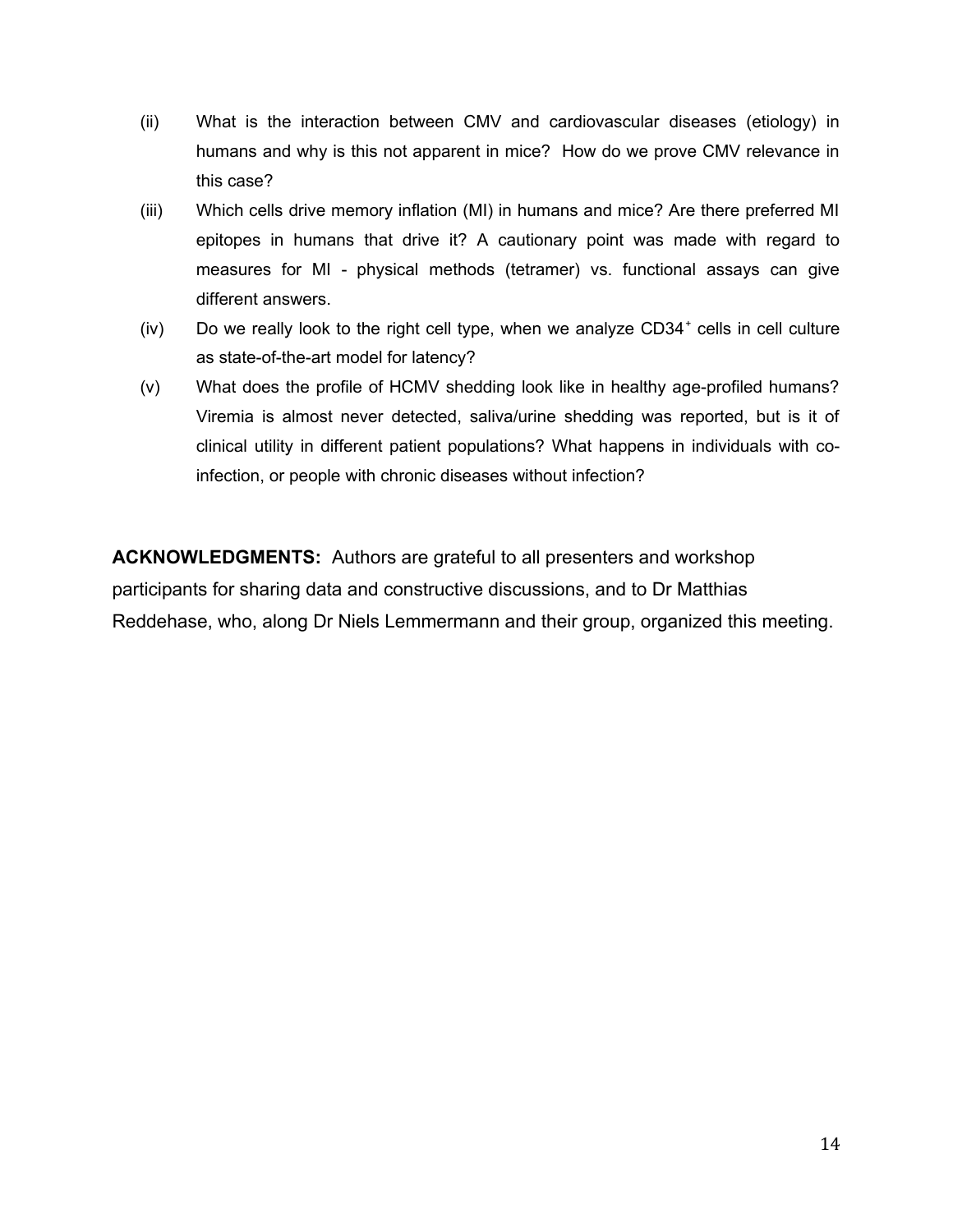# **References**

- Araujo Carvalho, A. C., M. L. Tavares Mendes, V. S. Santos, D. M. Tanajura, M. A. Prado Nunes, and P. R. S. Martins-Filho. 2018. 'Association between human herpes virus seropositivity and frailty in the elderly: A systematic review and meta-analysis', *Ageing Res Rev*, 48: 145-52.
- Baumann, N. S., N. Torti, S. P. M. Welten, I. Barnstorf, M. Borsa, K. Pallmer, J. D. Oduro, L. Cicin-Sain, K. Ikuta, B. Ludewig, and A. Oxenius. 2018. 'Tissue maintenance of CMV-specific inflationary memory T cells by IL-15', *PLoS Pathog*, 14: e1006993.
- Borkner, L., K. M. Sitnik, I. Dekhtiarenko, A. K. Pulm, R. Tao, I. Drexler, and L. Cicin-Sain. 2017. 'Immune Protection by a Cytomegalovirus Vaccine Vector Expressing a Single Low-Avidity Epitope', *J Immunol*, 199: 1737-47.
- Brizic, I., L. Hirsl, M. Sustic, M. Golemac, W. J. Britt, A. Krmpotic, and S. Jonjic. 2019. 'CD4 T cells are required for maintenance of CD8 TRM cells and virus control in the brain of MCMV-infected newborn mice', *Med Microbiol Immunol*, 208: 487-94.
- Chanouzas, D., M. Sagmeister, L. Dyall, P. Sharp, L. Powley, S. Johal, J. Bowen, P. Nightingale, C. J. Ferro, M. D. Morgan, P. Moss, and L. Harper. 2018. 'The host cellular immune response to cytomegalovirus targets the endothelium and is associated with increased arterial stiffness in ANCA-associated vasculitis', *Arthritis Res Ther*, 20: 194.
- Chiu, Y. L., K. H. Shu, F. J. Yang, T. Y. Chou, P. M. Chen, F. Y. Lay, S. Y. Pan, C. J. Lin, N. H. R. Litjens, M. G. H. Betjes, S. Bermudez, K. C. Kao, J. S. Chia, G. Wang, Y. S. Peng, and Y. F. Chuang. 2018. 'A comprehensive characterization of aggravated aging-related changes in T lymphocytes and monocytes in end-stage renal disease: the iESRD study', *Immun Ageing*, 15: 27.
- Cicin-Sain, L., J. D. Brien, J. L. Uhrlaub, A. Drabig, T. F. Marandu, and J. Nikolich-Zugich. 2012. 'Cytomegalovirus infection impairs immune responses and accentuates T-cell pool changes observed in mice with aging', *PLoS Pathog*, 8: e1002849.
- Collins-McMillen, D., M. Rak, J. C. Buehler, S. Igarashi-Hayes, J. P. Kamil, N. J. Moorman, and F. Goodrum. 2019. 'Alternative promoters drive human cytomegalovirus reactivation from latency', *Proc Natl Acad Sci U S A*, 116: 17492-97.
- Contreras, N. A., K. M. Sitnik, I. Jeftic, C. P. Coplen, L. Cicin-Sain, and J. Nikolich-Zugich. 2019. 'Life-long control of cytomegalovirus (CMV) by T resident memory cells in the adipose tissue results in inflammation and hyperglycemia', *PLoS Pathog*, 15: e1007890.
- Dekhtiarenko, I., M. A. Jarvis, Z. Ruzsics, and L. Cicin-Sain. 2013. 'The context of gene expression defines the immunodominance hierarchy of cytomegalovirus antigens', *J Immunol*, 190: 3399-409.
- Farrington, L. A., T. A. Smith, F. Grey, A. B. Hill, and C. M. Snyder. 2013. 'Competition for antigen at the level of the APC is a major determinant of immunodominance during memory inflation in murine cytomegalovirus infection', *J Immunol*, 190: 3410-6.
- Feng, Y., L. P. Daley-Bauer, L. Roback, H. Guo, H. S. Koehler, M. Potempa, L. L. Lanier, and E. S. Mocarski. 2019. 'Caspase-8 restricts antiviral CD8 T cell hyperaccumulation', *Proc Natl Acad Sci U S A*, 116: 15170-77.
- Firth, C., R. Harrison, S. Ritchie, J. Wardlaw, C. J. Ferro, J. M. Starr, I. J. Deary, and P. Moss. 2016. 'Cytomegalovirus infection is associated with an increase in systolic blood pressure in older individuals', *QJM*, 109: 595-600.
- Franceschi, C., and J. Campisi. 2014. 'Chronic inflammation (inflammaging) and its potential contribution to age-associated diseases', *J Gerontol A Biol Sci Med Sci*, 69 Suppl 1: S4-9.
- Furui, Y., M. Satake, Y. Hoshi, S. Uchida, K. Suzuki, and K. Tadokoro. 2013. 'Cytomegalovirus (CMV) seroprevalence in Japanese blood donors and high detection frequency of CMV DNA in elderly donors', *Transfusion*, 53: 2190-7.
- Humby, M. S., and C. M. O'Connor. 2015. 'Human Cytomegalovirus US28 Is Important for Latent Infection of Hematopoietic Progenitor Cells', *J Virol*, 90: 2959-70.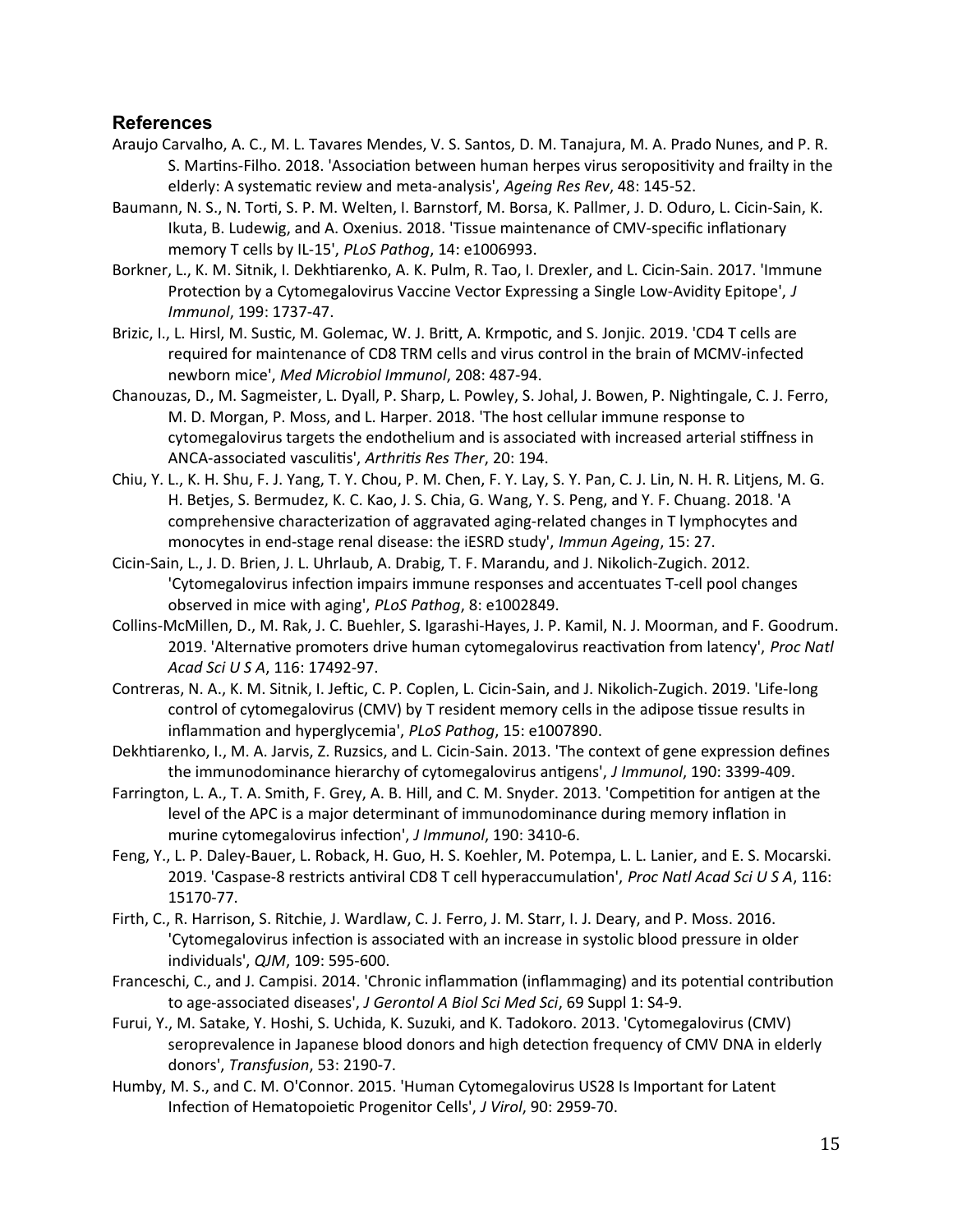- Jackson, S. E., A. Redeker, R. Arens, D. van Baarle, S. P. H. van den Berg, C. A. Benedict, L. Cicin-Sain, A. B. Hill, and M. R. Wills. 2017. 'CMV immune evasion and manipulation of the immune system with aging', *Geroscience*, 39: 273-91.
- Jackson, S. E., G. X. Sedikides, G. Okecha, E. L. Poole, J. H. Sinclair, and M. R. Wills. 2017. 'Latent Cytomegalovirus (CMV) Infection Does Not Detrimentally Alter T Cell Responses in the Healthy Old, But Increased Latent CMV Carriage Is Related to Expanded CMV-Specific T Cells', *Front Immunol*, 8: 733.
- Kalil, A. C., and D. F. Florescu. 2011. 'Is cytomegalovirus reactivation increasing the mortality of patients with severe sepsis?', *Crit Care*, 15: 138.
- Kim, E. T., K. L. Roche, K. Kulej, L. A. Spruce, S. H. Seeholzer, D. M. Coen, F. Diaz-Griffero, E. A. Murphy, and M. D. Weitzman. 2019. 'SAMHD1 Modulates Early Steps during Human Cytomegalovirus Infection by Limiting NF-kappaB Activation', *Cell Rep*, 28: 434-48 e6.
- Krishna, B. A., E. L. Poole, S. E. Jackson, M. J. Smit, M. R. Wills, and J. H. Sinclair. 2017. 'Latency-Associated Expression of Human Cytomegalovirus US28 Attenuates Cell Signaling Pathways To Maintain Latent Infection', *MBio*, 8.
- Krishna, B. A., M. R. Wills, and J. H. Sinclair. 2019. 'Advances in the treatment of cytomegalovirus', *Br Med Bull*, 131: 5-17.
- Mansfield, S., V. Dwivedi, S. Byrd, J. Trgovcich, M. Griessl, M. Gutknecht, and C. H. Cook. 2016. 'Broncholaveolar lavage to detect cytomegalovirus infection, latency, and reactivation in immune competent hosts', *J Med Virol*, 88: 1408-16.
- Marandu, T. F., J. D. Oduro, L. Borkner, I. Dekhtiarenko, J. L. Uhrlaub, A. Drabig, A. Kroger, J. Nikolich-Zugich, and L. Cicin-Sain. 2015. 'Immune Protection against Virus Challenge in Aging Mice Is Not Affected by Latent Herpesviral Infections', *J Virol*, 89: 11715-7.
- Margolick, J. B., J. H. Bream, T. L. Nilles, H. Li, S. J. Langan, S. Deng, R. Wang, N. Wada, and S. X. Leng. 2018. 'Relationship Between T-Cell Responses to CMV, Markers of Inflammation, and Frailty in HIV-uninfected and HIV-infected Men in the Multicenter AIDS Cohort Study', *J Infect Dis*, 218: 249-58.
- Martin-Ruiz, C., J. Hoffmann, E. Shmeleva, T. V. Zglinicki, G. Richardson, L. Draganova, R. Redgrave, J. Collerton, H. Arthur, B. Keavney, and I. Spyridopoulos. 2020. 'CMV-independent increase in CD27-CD28+ CD8+ EMRA T cells is inversely related to mortality in octogenarians', *NPJ Aging Mech Dis*, 6: 3.
- Mason, G. M., E. Poole, J. G. Sissons, M. R. Wills, and J. H. Sinclair. 2012. 'Human cytomegalovirus latency alters the cellular secretome, inducing cluster of differentiation (CD)4+ T-cell migration and suppression of effector function', *Proc Natl Acad Sci U S A*, 109: 14538-43.
- Mekker, A., V. S. Tchang, L. Haeberli, A. Oxenius, A. Trkola, and U. Karrer. 2012. 'Immune senescence: relative contributions of age and cytomegalovirus infection', *PLoS Pathog*, 8: e1002850.
- Mendelson, M., S. Monard, P. Sissons, and J. Sinclair. 1996. 'Detection of endogenous human cytomegalovirus in CD34+ bone marrow progenitors', *J Gen Virol*, 77 ( Pt 12): 3099-102.
- Nikolich-Zugich, J., and R. A. W. van Lier. 2017. 'Cytomegalovirus (CMV) research in immune senescence comes of age: overview of the 6th International Workshop on CMV and Immunosenescence', *Geroscience*, 39: 245-49.
- Olson, N. C., M. F. Doyle, N. S. Jenny, S. A. Huber, B. M. Psaty, R. A. Kronmal, and R. P. Tracy. 2013. 'Decreased naive and increased memory CD4(+) T cells are associated with subclinical atherosclerosis: the multi-ethnic study of atherosclerosis', *PLoS One*, 8: e71498.
- Pachnio, A., Ciaurriz, M., Begum, J. Lain, N., Zuo, J., Beggs, A., Moss, P. 2016. 'Cytomegalovirus infection leads to development of high frequencies of cytotoxic CD4+ T cells targeted to vascular endothelium', *PLoS Pathog*, 12: e1005832.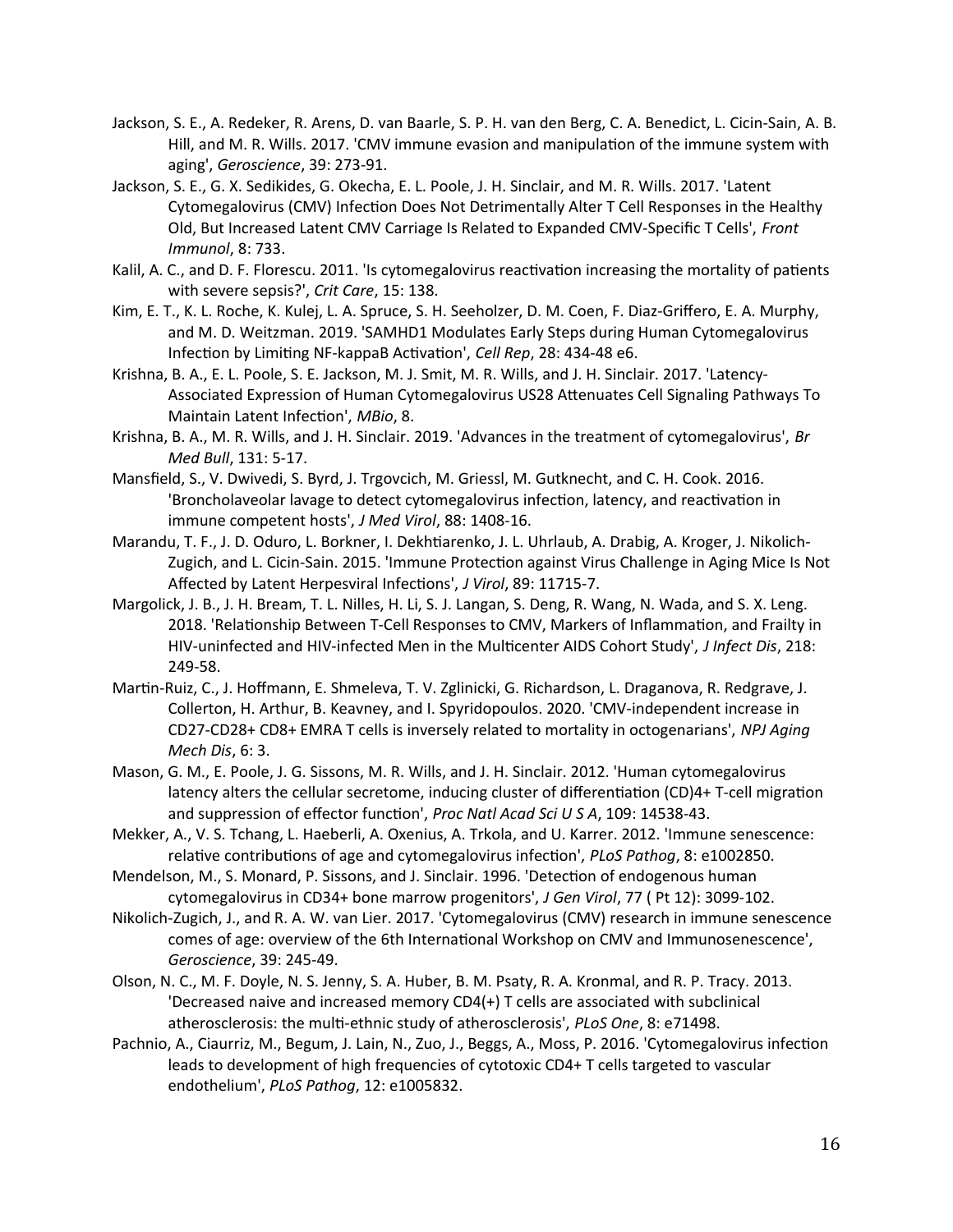- Pangrazzi, L., A. Meryk, E. Naismith, R. Koziel, J. Lair, M. Krismer, K. Trieb, and B. Grubeck-Loebenstein. 2017. '"Inflamm-aging" influences immune cell survival factors in human bone marrow', *Eur J Immunol*, 47: 481-92.
- Pangrazzi, L., E. Naismith, A. Meryk, M. Keller, B. Jenewein, K. Trieb, and B. Grubeck-Loebenstein. 2017. 'Increased IL-15 Production and Accumulation of Highly Differentiated CD8(+) Effector/Memory T Cells in the Bone Marrow of Persons with Cytomegalovirus', *Front Immunol*, 8: 715.
- Pereira, L. 2018. 'Congenital Viral Infection: Traversing the Uterine-Placental Interface', *Annu Rev Virol*, 5: 273-99.
- Poole, E., and J. Sinclair. 2015. 'Sleepless latency of human cytomegalovirus', *Med Microbiol Immunol*, 204: 421-9.
- Reddehase, M. J., M. Balthesen, M. Rapp, S. Jonjic, I. Pavic, and U. H. Koszinowski. 1994. 'The conditions of primary infection define the load of latent viral genome in organs and the risk of recurrent cytomegalovirus disease', *J Exp Med*, 179: 185-93.
- Redeker, A., S. P. Welten, and R. Arens. 2014. 'Viral inoculum dose impacts memory T-cell inflation', *Eur J Immunol*, 44: 1046-57.
- Redeker, Anke, Ester B. M. Remmerswaal, Esmé T. I. van der Gracht, Suzanne P. M. Welten, Thomas Höllt, Frits Koning, Luka Cicin-Sain, Janko Nikolich-Žugich, Ineke J. M. ten Berge, René A. W. van Lier, Vincent van Unen, and Ramon Arens. 2018. 'The Contribution of Cytomegalovirus Infection to Immune Senescence Is Set by the Infectious Dose', *Front Immunol*, 8.
- Redondo-Pachon, D., M. Crespo, J. Yelamos, A. Muntasell, M. J. Perez-Saez, S. Perez-Fernandez, J. Vila, C. Vilches, J. Pascual, and M. Lopez-Botet. 2017. 'Adaptive NKG2C+ NK Cell Response and the Risk of Cytomegalovirus Infection in Kidney Transplant Recipients', *J Immunol*, 198: 94-101.
- Sansoni, P., R. Vescovini, F. F. Fagnoni, A. Akbar, R. Arens, Y. L. Chiu, L. Cicin-Sain, J. Dechanet-Merville, E. Derhovanessian, S. Ferrando-Martinez, C. Franceschi, D. Frasca, T. Fulop, D. Furman, E. Gkrania-Klotsas, F. Goodrum, B. Grubeck-Loebenstein, M. Hurme, F. Kern, D. Lilleri, M. Lopez-Botet, A. B. Maier, T. Marandu, A. Marchant, C. Mathei, P. Moss, A. Muntasell, E. B. Remmerswaal, N. E. Riddell, K. Rothe, D. Sauce, E. C. Shin, A. M. Simanek, M. J. Smithey, C. Soderberg-Naucler, R. Solana, P. G. Thomas, R. van Lier, G. Pawelec, and J. Nikolich-Zugich. 2014. 'New advances in CMV and immunosenescence', *Exp Gerontol*, 55: 54-62.
- Savva, G. M., A. Pachnio, B. Kaul, K. Morgan, F. A. Huppert, C. Brayne, P. A. Moss, Function Medical Research Council Cognitive, and Study Ageing. 2013. 'Cytomegalovirus infection is associated with increased mortality in the older population', *Aging Cell*, 12: 381-7.
- Seckert, C. K., S. I. Schader, S. Ebert, D. Thomas, K. Freitag, A. Renzaho, J. Podlech, M. J. Reddehase, and R. Holtappels. 2011. 'Antigen-presenting cells of haematopoietic origin prime cytomegalovirusspecific CD8 T-cells but are not sufficient for driving memory inflation during viral latency', *J Gen Virol*, 92: 1994-2005.
- Simanek, A. M., J. B. Dowd, G. Pawelec, D. Melzer, A. Dutta, and A. E. Aiello. 2011. 'Seropositivity to cytomegalovirus, inflammation, all-cause and cardiovascular disease-related mortality in the United States', *PLoS One*, 6: e16103.
- Smith, C. J., H. Turula, and C. M. Snyder. 2014. 'Systemic hematogenous maintenance of memory inflation by MCMV infection', *PLoS Pathog*, 10: e1004233.
- Smithey, M. J., V. Venturi, M. P. Davenport, A. S. Buntzman, B. G. Vincent, J. A. Frelinger, and J. Nikolich-Žugich. 2018. 'Lifelong CMV infection improves immune defense in old mice by broadening the mobilized TCR repertoire against third-party infection', *Proc Natl Acad Sci U S A*, 115: E6817-E25.
- Snyder, C. M., K. S. Cho, E. L. Bonnett, S. van Dommelen, G. R. Shellam, and A. B. Hill. 2008. 'Memory inflation during chronic viral infection is maintained by continuous production of short-lived, functional T cells', *Immunity*, 29: 650-9.